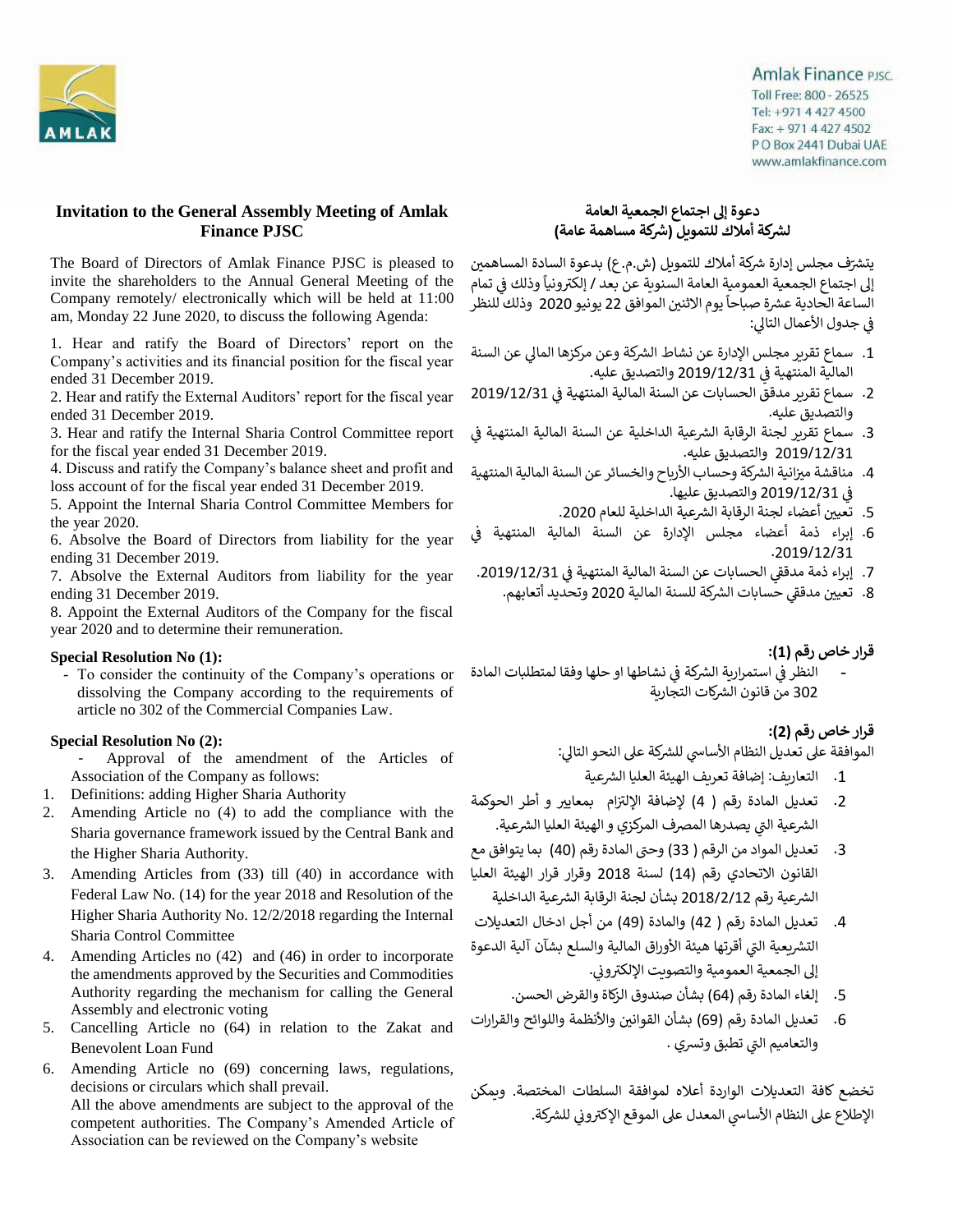

**Amlak Finance PJSC.** Toll Free: 800 - 26525 Tel: +971 4 427 4500 Fax: + 971 4 427 4502 PO Box 2441 Dubai UAE www.amlakfinance.com

**قرار خاص رقم )3(:**

المصادقة على المساهمات الطوعية التي قامت بها الشركة في إطار المسؤولية<br>.. Ş ن المجتمعية للشركات عن الأعوام السابقة.

## ملاحظات:

- 1. بناء على قرار هيئة الاوراق المالية والسلع، على مساهمي شركة املاك تسجيل الحضور والتصويت على بنود الجمعية العمومية الكترونيا. يفتح من يوم االحد ً باب التسجيل اعتبارا 21 يونيو 2020 الساعة 11:00 . . .<br>صباحاً ويتم اغلاق التسجيل يوم الاثنين 22 يونيو 2020 الساعة 11:00 .<br>صباحاً. لتسجيل الحضور إلكترونياً، يرجى الضغط على الرابط: [www.smartagm.ae](http://www.smartagm.ae/)
- 2. يعقد اجتماع الجمعية بمقر الشركة بحضور مجلس الإدارة ومدقق الحسابات والمسجل ومقرر االجتماع وجامع األصوات، ويكون حضور المساهمين من خلال المشاركة الالكترونية وبدون حضور شخصي.
- 3. يجوز لمن له حق حضور الجمعية أن ينيب عنه من يختاره من غير أعضاء مجلس الإدارة بمقتضى توكيل خاص ثابت بالكتابة ويجب ألا يكون الوكيل ت على التحت عن كل عن .<br>لعدد من المساهمين حائزاً بهذه الصفة على أكثر من (5%) خمسة بالمئة نمن رأس مال الشركة، ويمثل ناقصي الأهلية وفاقديها النائبون عنهم قانونا.
- 4. للشخص الاعتباري أن يفوض أحد ممثليه أو القائمين على إدارته بموجب قرار من مجلس إدارته أو من يقوم مقامه، ليمثله في الجمعية العمومية  $\ddot{\phantom{a}}$ ن للشركة، ويكون للشخص المفوض الصلاحيات المقررة بموجب قرار التفويض.
- 5. يكون مالك السهم المسجل في يوم الأحد الموافق 2020/06/21 هو ن صاحب الحق في التصويت في الجمعية العمومية. å ن ; ن
	- 6. لا يتضمن جدول أعمال الإجتماع مقترح توزيع أرباح على المساهمين.
- .<br>7. لا يكون انعقاد الجمعية العمومية صحيحاً إلا إذا تم تسجيل إلكترونيا لمساهمون يملكون أو يمثلون بالوكالة ما لا يقل عن (50%) من رأسمال الشركة، فَإذا لم يتوافر هذا النصاب في الاجتماع الأول فإنه سيتم عقد å ن الاجتماع الثاني بتاريخ الاثنين الموافق 2020/06/29 في تمام الساعة<br>11.00 ė : ن 11:00 صباحاً.
- 8. يمكن للمساهمين الحصول والاطلاع على البيانات المالية للشركة من خلال الموقع الالكتروني لسوق دبي المالي <u>www.dfm.ae</u> والموقع الالكتروني ė è رشكة [www.amlakfinance.com](http://www.amlakfinance.com/) لل

## **Special Resolution No (3):**

To endorse the voluntary contributions made by the Company in the context of Corporate Social Responsibility for the previous years.

## **Notes:**

- 1. As per Securities and Commodities Authority new guidelines, Amlak's Shareholders have to register electronically to be able to register and vote on the items of the General Assembly. Registration will be opened on Sunday 21 June 2020 at 11:00 am and will be closed on Monday 22 June 2020 at 11:00 am. For electronic registration, kindly click on the following link: [www.smartagm.ae](http://www.smartagm.ae/)
- 2. The assembly meeting will be held at the Company's headquarters in the presence of the Board of Directors, the auditor, the registrar, the meeting secretary, and the votes collector. The attendance of the shareholders will be through electronic participation and without personal attendance
- 3. Any Shareholder that has the right to attend the General Meeting may delegate any person chosen by him, other than a Director, based on a written proxy. A proxy of a number of shareholders shall not hold in this capacity more than five percent (5%) of the Company's share capital. Shareholders who are minors or legally incapacitated shall be represented by their legal representatives.
- 4. A corporate person may delegate one of its representatives or those in charge of its management under a resolution passed by its board of directors or any similar entity to represent such corporate person in the General Assembly meeting of the Company. The delegated person shall have the powers as determined under the delegation resolution.
- 5. Shareholders registered on Sunday 21/06/2020 shall be deemed to be the holder of the right to vote at the General Meeting.
- 6. The meeting agenda does not include a proposal concerning the distribution of dividends
- 7. The General Assembly meeting shall not be valid unless shareholders representing at least 50% of the Company's share capital are registered electronically, and if the quorum is not met in the first meeting, a second meeting shall take place on Monday 29/06/2020 at 11:00am.
- 8. Shareholders may access and review the Company's financial statement through the Dubai Financial Market website www.dfm.ae and the Company's website [www.amlakfinance.com](http://www.amlakfinance.com/)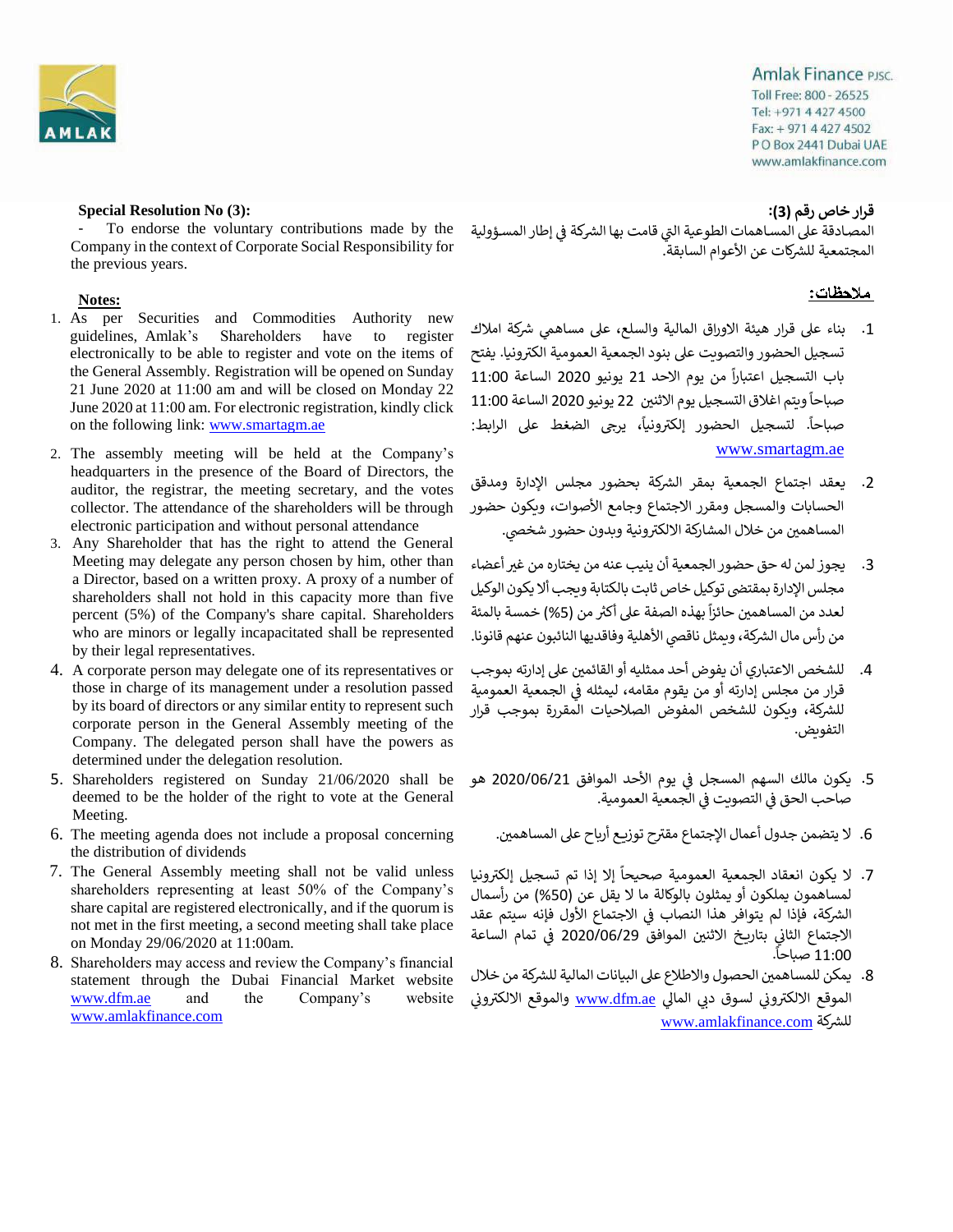

- 9. Shareholders may access and review the Company's 2019 Annual report and Amended Article of Association on the Dubai Financial Market website www.dfm.ae and the Company's website [www.amlakfinance.com](http://www.amlakfinance.com/)
- 10.Shareholders may access the investors rights guidelines by visiting the website of the Securities and Commodities authorities at:

<https://www.sca.gov.ae/Arabic/Pages/Home.aspx>

11. Special Resolution: is a resolution passed by majority vote of the shareholders who hold at least 3/4 of the shares represented in the General Assembly meeting of a joint-stock company.

**Amlak Finance PJSC.** Toll Free: 800 - 26525 Tel: +971 4 427 4500 Fax: + 971 4 427 4502 PO Box 2441 Dubai UAE www.amlakfinance.com

- 9. يمكن للمساهمين الحصول والاطلاع على التقرير السنوي للعام 2019 س من من من حد عدل الشركة من خلال الموقع الالكتروني لسوق دبي<br>والنظام الأساسي المعدل للشركة من خلال الموقع الالكتروني لسوق دبي : العالي <u>www.dfm.ae</u> والموقع الالكتروني للشركة للشركة ŕ ،<br>الموقع الالكتروني [www.amlakfinance.com](http://www.amlakfinance.com/)
- 10 .يمكن للمساهمين الإطلاع على دليل حقوق المستثمرين من خلال الموقع .<br>الإلكتروني لهيئة الأوراق المالية والسلع التالي: ė <https://www.sca.gov.ae/Arabic/Pages/Home.aspx>
- القرار الخاص : هو القرار الصادر بأغلبية أصوات المساهم ين .11 الذين يملكون ما لا يقل عن ثلاثة أرباع الأسهم الممثلة في اجتماع الجمعية العمومية å ن للشركة المساهمة.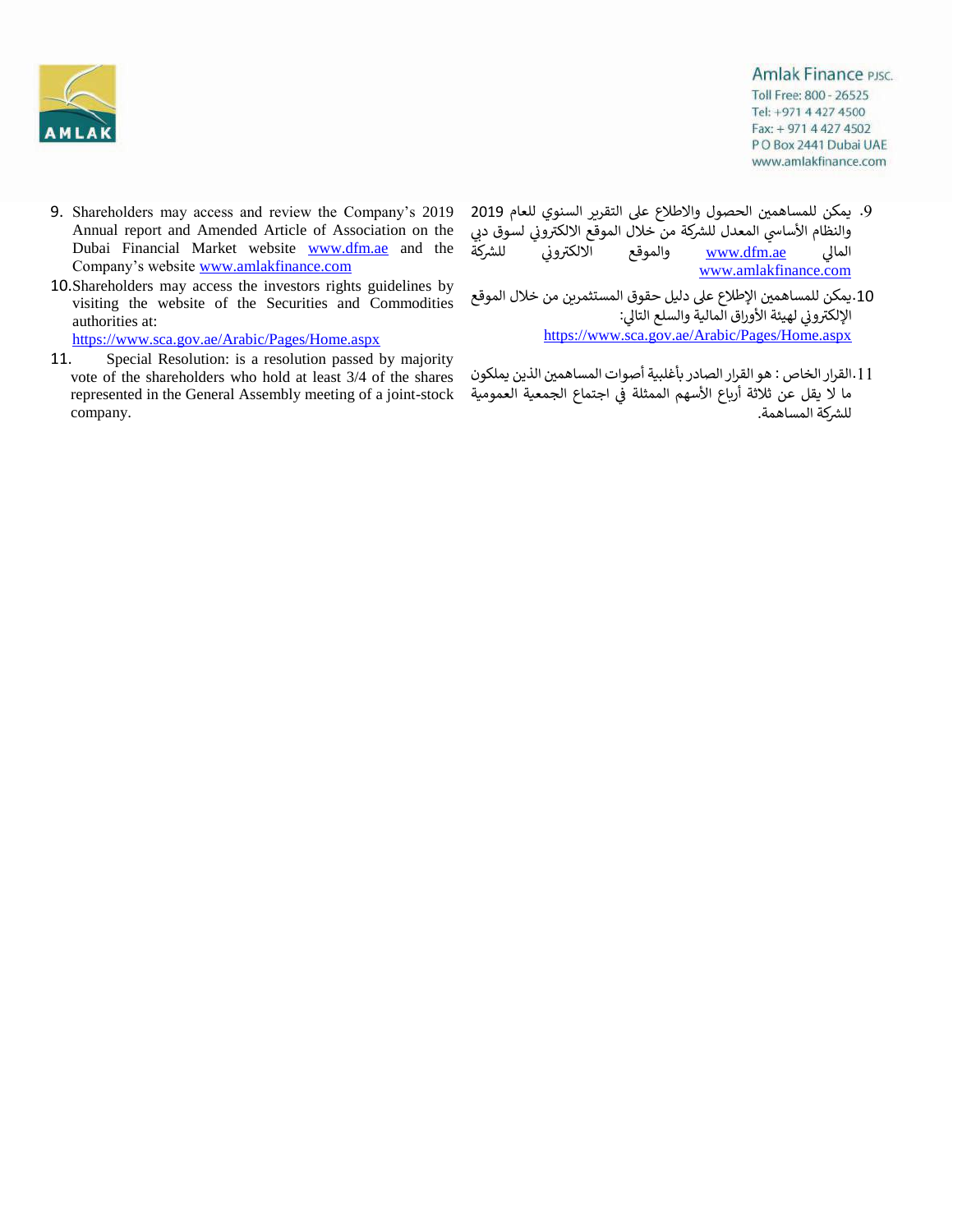## **رشكة أمالك للتمويل ش.م.ع يس – جدول التعديالت عىل النظام األسا**

| المواد بعد التعديل                                                                                                  | المواد قبل التعديل                                                                                                                 |
|---------------------------------------------------------------------------------------------------------------------|------------------------------------------------------------------------------------------------------------------------------------|
| التعارىف                                                                                                            | ا <b>لتعاريف</b> : لا يوجد                                                                                                         |
| <b>الهيئة العليا الشرعية</b> : الهيئة الشرعية المنشأة بموجب قرار رقم                                                |                                                                                                                                    |
| (102/ 5و/1) لسنة 2016 ، و المادة 17 من المرسوم بقانون                                                               |                                                                                                                                    |
| اتحادي رقم 14 لسنة 2018 في شان المصرف المركزي و تنظيم                                                               |                                                                                                                                    |
| المنشآت و الأنشطة المالية                                                                                           |                                                                                                                                    |
| المادة (4)                                                                                                          | المادة (4)                                                                                                                         |
| تلتزم الشركة في جميع أعمالها تطبيق أحكام الشريعة الإسلامية                                                          | تلتزم الشركة في جميع أعمالها تطبيق أحكام الشريعة الإسلامية، و                                                                      |
| وتلتزم بمعايير و أطر الحوكمة الشرعية التي يصدرها المصرف                                                             | تمارس نشاطها في تلقى الودائع الإستثمارية من المودعين وبخاصة                                                                        |
| المركزي و الهيئة العليا الشرعية، و تمارس نشاطها في تلقى الودائع                                                     | الشخصيات الاعتبارية و استثمارها                                                                                                    |
| الإستثمارية من المودعين وبخاصة الشخصيات الاعتبارية و                                                                |                                                                                                                                    |
| استثمارها.                                                                                                          |                                                                                                                                    |
| في لجنة الرقابة الشرعية الداخلية                                                                                    | في هيئة الفتوى والرقابة الشرعية                                                                                                    |
| المادة (33)                                                                                                         | المادة (33)                                                                                                                        |
| مع الالتزام بأحكام المادة 2/79 من المرسوم الاتحادي رقم 14                                                           | مع الالتزام بحكم المادة (3/11) من قانون الشركات التجارية، تعين                                                                     |
| لعام 2018  تعين الجمعية العمومية  بناءاً على ترشيح مجلس<br>الادارة لجنة مستقلة للرقابة الشرعية الداخلية "تسمى "لجنة | الجمعية العمومية سنوبأ بناء على ترشيح مجلس الإدارة هيئة للفتوى<br>و الرقابة الشرعية لا يقل عدد أعضائها عن ثلاثة و لا يزيد على خمسة |
| الرقابة الشرعية الداخلية"   لا يقل عدد أعضائها عن ثلاثة و لا يزبد                                                   | من المختصين في المعاملات الشرعية الخاصة بأنشطة الشركة و يصدر                                                                       |
| على خمسة   من ذوي الخبرة والاختصاص في فقه المعاملات                                                                 | مجلس الإدارة لائحة تنظم عملها و تحدد المعاملة المالية لرئيسها و                                                                    |
| المالية والمصرفية الإسلامية، و يصدر مجلس الإدارة لائحة تنظم                                                         | أعضائها.                                                                                                                           |
| عملها و تحدد المعاملة المالية لرئيسها و أعضائها. وترسل طلبات                                                        |                                                                                                                                    |
| تعيين أوتجديد عضوية أواقالة أواستقالة أي عضو من أعضاء لجنة                                                          |                                                                                                                                    |
| الرقابة الشرعية الداخلية إلى الهيئة العليا الشرعية للاعتماد، ولا                                                    |                                                                                                                                    |
| يعتبر التعيين أو التجديد أو اعتماد الإقالة أو قبول الاستقالة ساريا                                                  |                                                                                                                                    |
| إلا بعد موافقة الهيئة العليا الشرعية قبل عرضها على الجمعية                                                          |                                                                                                                                    |
| العمومية وصدور قرار باعتماد تعيينها ، وبرفق بطلب الموافقة                                                           |                                                                                                                                    |
| على التعيين أو التجديد السيرة الذاتية للمرشح.                                                                       |                                                                                                                                    |
|                                                                                                                     |                                                                                                                                    |
| المادة (34)                                                                                                         | المادة (34)                                                                                                                        |
|                                                                                                                     | تتولى هيئة الفتوى و الرقابة الشرعية إصدار الفتاوى و اعتماد نماذج   مع مراعاة احكام المادة 80 من المرسوم بقانون اتحادي رقم 14       |
| لسنة 2018 ،تتولى لجنة الرقابة الشرعية الداخلية الرقابة الشرعية                                                      | العقود التي تستعملها الشركة و مراجعة و تدقيق جميع أعمال الشركة                                                                     |
| على كافة أعمال وأنشطة ومنتجات وخدمات وعقود ومستندات                                                                 | و لها الحق في قبول أو رفض أي نشاط تقوم به الشركة لا يتفق مع                                                                        |
| ومواثيق عمل الشركة، واعتمادها ووضع الضوابط الشرعية اللازمة                                                          | أحكام الشريعة الإسلامية ، و على مجلس الإدارة الالتزام التام بقرارات                                                                |
| لها في إطار القواعد والمبادئ والمعايير التي تضعها الهيئة العليا                                                     | الهيئة و على الهيئة تقديم تقرير بنتيجة هذه المراجعة إلى الجمعية                                                                    |
| الشرعية، وذلك لضمان توافقها مع أحكام الشريعة الاسلامية، و                                                           | العمومية التي تعقد سنويا، و يتولى رئيس هيئة الفتوى و الرقابة                                                                       |
| يكون ما تصدره لجنة الرقابة الشرعية الداخلية من فتاوى أو آراء                                                        | الشرعية او أحد أعضائها قراءة هذا التقرير و الرد على استفسارات                                                                      |
| ملزماً. و على اللجنة تقديم تقرير سنوي بنتيجة هذه المراجعة إلى                                                       | أعضاء الجمعية بشأنه.                                                                                                               |
| الجمعية العمومية التي تعقد سنويا،                                                                                   |                                                                                                                                    |
| و يتولى رئيس لجنة الرقابة الشرعية الداخلية او أحد أعضائها قراءة                                                     |                                                                                                                                    |
| هذا التقرير و الرد على استفسارات أعضاء الجمعية بشأنه.                                                               |                                                                                                                                    |
| على أن ترسل التقارير الشرعيّة السنويّة الصادرة عن لجنة الرقابة                                                      |                                                                                                                                    |
| الشرعيّة الداخليّة للشركة إلى الهيئة العليا الشرعية من أجل                                                          |                                                                                                                                    |
| مراجعتها واعتمادها قبل عرضها على المساهمين في الجمعيّة                                                              |                                                                                                                                    |
| العموميّة.                                                                                                          |                                                                                                                                    |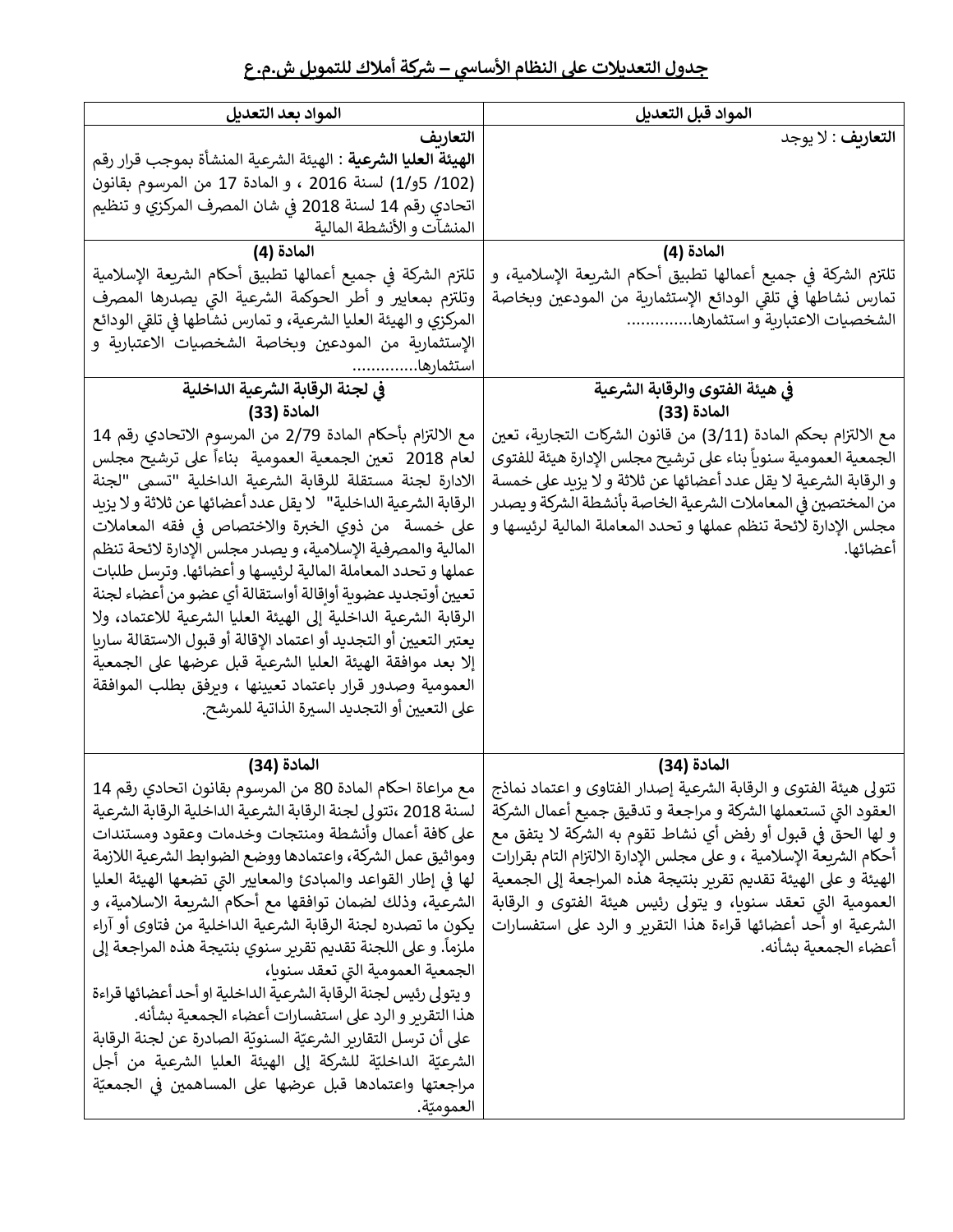| المادة (35)                                                       | المادة (35)                                                          |
|-------------------------------------------------------------------|----------------------------------------------------------------------|
| للجنة الرقابة الشرعية الداخلية حق الاطلاع في أي وقت على           | لهيئة الفتوى و الرقابة الشرعية حق الاطلاع في أي وقت على جميع         |
| جميع دفاتر و سجلات و مستندات الشركة و العقود التي تبرمها و        | دفاتر و سجلات و مستندات الشركة و العقود التي تبرمها و غير ذلك        |
| غير ذلك من الوثائق، و لها أن تطلب الايضاحات التي تراها لازمة      | من الوثائق، و لها أن تطلب الايضاحات التي تراها لازمة لأداء مهمتها،   |
| لأداء مهمتها، وعلى لجنة الرقابة الشرعية الداخلية في حالة عدم      | وعلى هيئة الفتوى و الرقابة الشرعية في حالة عدم تمكينها من أداء       |
| تمكينها من أداء مهمتها إثبات ذلك في تقرير يقدم الى مجلس           | مهمتها إثبات ذلك في تقرير يقدم الى مجلس الادارة، فإذا لم يقم         |
| الادارة، فإذا لم يقم المجلس بتسيير مهمة لجنة الرقابة الشرعية      | المجلس بتسيير مهمة هيئة الفتوى و الرقابة الشرعية يعرض هذا            |
| الداخلية يعرض هذا التقرير على اجتماع الجمعية العمومية بعد         | التقرير على اجتماع الجمعية العمومية بعد تقديم التقرير الى مجلس       |
| تقديم التقرير الى مجلس الادارة.                                   | الادارة.                                                             |
| المادة (36)                                                       | المادة (36)                                                          |
| تنتخب لجنة الرقابة الشرعية الداخلية من بين اعضائها رئيسا و        | تنتخب هيئة الفتوى و الرقابة الشرعية من بين اعضائها رئيسا و نائبا     |
| نائبا للرئيس في أول اجتماع تعقده بعد تعيينها، و يمثل لجنة الرقابة | للرئيس في أول اجتماع تعقده بعد تعيينها، و يمثل هيئة الفتوى و         |
| الشرعية الداخلية رئيسها أو نائبه عند غياب رئيس لجنة الرقابة       | الرقابة الشرعية رئيسها أو نائبه عند غياب رئيس هيئة الفتوى و الرقابة  |
| الشرعية الداخلية ، أمام مجلس الادارة---- و الجمعية العمومية.      | الشرعية، أمام مجلس الادارة و الجمعية العمومية.                       |
| المادة (37)                                                       | المادة (37)                                                          |
| لا يجوز وقف أي من أعضاء لجنة الرقابة الشرعية الداخلية عن          | لا يجوز وقف أي من أعضاء هيئة الفتوى و الرقابة الشرعية عن العمل       |
| العمل أو عزله إلا بقرار مسبب من مجلس الإدارة إذا ثبت انه قد       | أو عزله إلا بقرار مسبب من مجلس الإدارة إذا ثبت انه قد خالف نصا       |
| خالف نصا أو حكما شرعيا مجمعاً عليه بين العلماء او ارتكب           | أو حكما شرعيا مجمعاً عليه بين العلماء او ارتكب مخالفة يرى مجلس       |
| مخالفة يرى مجلس الإدارة أنها تؤثر على قيامه بأداء مهامه           | الإدارة أنها تؤثر على قيامه بأداء مهامه المنصوص عليها في هذا النظام، |
| المنصوص عليها في هذا النظام، و يعرض قرار الوقف او العزل           | و يعرض قرار الوقف او العزل على عضو هيئة الفتوى و الرقابة الشرعية     |
| (مسبباً)على الهيئة العليا الشرعية للموافقة ولا يعتبر القرار ساريا | و على هيئة الفتوى و الرقابة الشرعية لإبداء رأيها ثم يعرض القرار على  |
| إلا بعد موافقة الهيئة العليا الشرعية عليه، ثم يعرض القرار على     | الجمعية العمومية في أول اجتماع لها. و إذا شغر مركز احد أعضاء هيئة    |
| الجمعية العمومية في أول اجتماع لها. و إذا شغر مركز احد أعضاء      | الفتوى و الرقابة الشرعية كان لمجلس الإدارة تعيين عضو مكانه على       |
| لجنة الرقابة الشرعية الداخلية كان لمجلس الإدارة تعيين عضو         | أن يعرض هذا التعيين على الجمعية العمومية في أول اجتماع لها.          |
| مكانه على أن يعرض هذا التعيين على الهيئة العليا الشرعية           |                                                                      |
| للموافقة ثم على الجمعية العمومية في أول اجتماع لها.               |                                                                      |
| المادة (38)                                                       | المادة (38)                                                          |
| لا يكون اجتماع لجنة الرقابة الشرعية الداخلية صحيحا الا بحضور      | لا يكون اجتماع هيئة الفتوى و الرقابة الشرعية صحيحا الا بحضور         |
| اغلبية أعضائها، و لا يجوز لعضو لجنة الرقابة الشرعية الداخلية      | اغلبية أعضائها، و لا يجوز لعضو هيئة الفتوى و الرقابة الشرعية أن      |
| أن ينيب عنه غيره من الأعضاء في التصويت على القرارات ، وتصدر       | ينيب عنه غيره من الأعضاء في التصويت على القرارات ، وتصدر             |
| قرارات لجنة الرقابة الشرعية الداخلية بأغلبية الأصوات ويرجح        | قرارات هيئة الفتوى و الرقابة الشرعية بأغلبية الأصوات ويرجح جانب      |
| جانب الرئيس إذا تساوت الأصوات، و يعد الإجتماع صحيحاً في           | الرئيس إذا تساوت الأصوات، و يعد الإجتماع صحيحاً في الأمور            |
| الأمور العاجلة التي لا تحتمل التأخير إذا حضره رئيس لجنة الرقابة   | العاجلة التي لا تحتمل التأخير إذا حضره رئيس هيئة الفتوى و الرقابة    |
| الشرعية وأحد أعضائها وصدر القرار بموافقتهما على أن يعرض هذا       | الشرعية وأحد أعضائها وصدر القرار بموافقتهما على أن يعرض هذا          |
| القرار في أول اجتماع للجنة الرقابة الشرعية الداخلية .             | القرار في أول اجتماع لها.                                            |
|                                                                   |                                                                      |
| المادة (39)                                                       | المادة (39)                                                          |
| في حال وجود خلاف حول رأي شرعي بين أعضاء لجنة الرقابة              | في حال حدوث خلاف بين أعضاء هيئة الفتوى و الرقابة الشرعية             |
| الشرعية الداخلية أو وجود خلاف بشأن شرعية أمر ما بين لجنة          | وأعضاء مجلس الإدارة يتعلق بمهام هيئة الفتوى و الرقابة الشرعية        |
| الرقابة الشرعية الداخلية ومجلس إدارة الشركة،  فإن الأمر يحال      | يلتزم مجلس الإدارة برأي هيئة الفتوى والرقابة الشرعية.                |
| إلى الهيئة العليا الشرعية، ويعتبر رأي الهيئة نهائيا في هذا الشأن. |                                                                      |
| المادة (40)                                                       | المادة (40)                                                          |
| يكون للشركة مراقب شرعى يعينة مجلس الإدارة بناء على توصية          | يكون للشركة مراقب شرعي يعينة مجلس الإدارة بناء على توصية هيئة        |
| لجنة الرقابة الشرعية الداخلية  للشركة يساعده عدد كاف من           | الفتوى والرقابة الشرعية للشركة يساعده عدد كاف من المدققين            |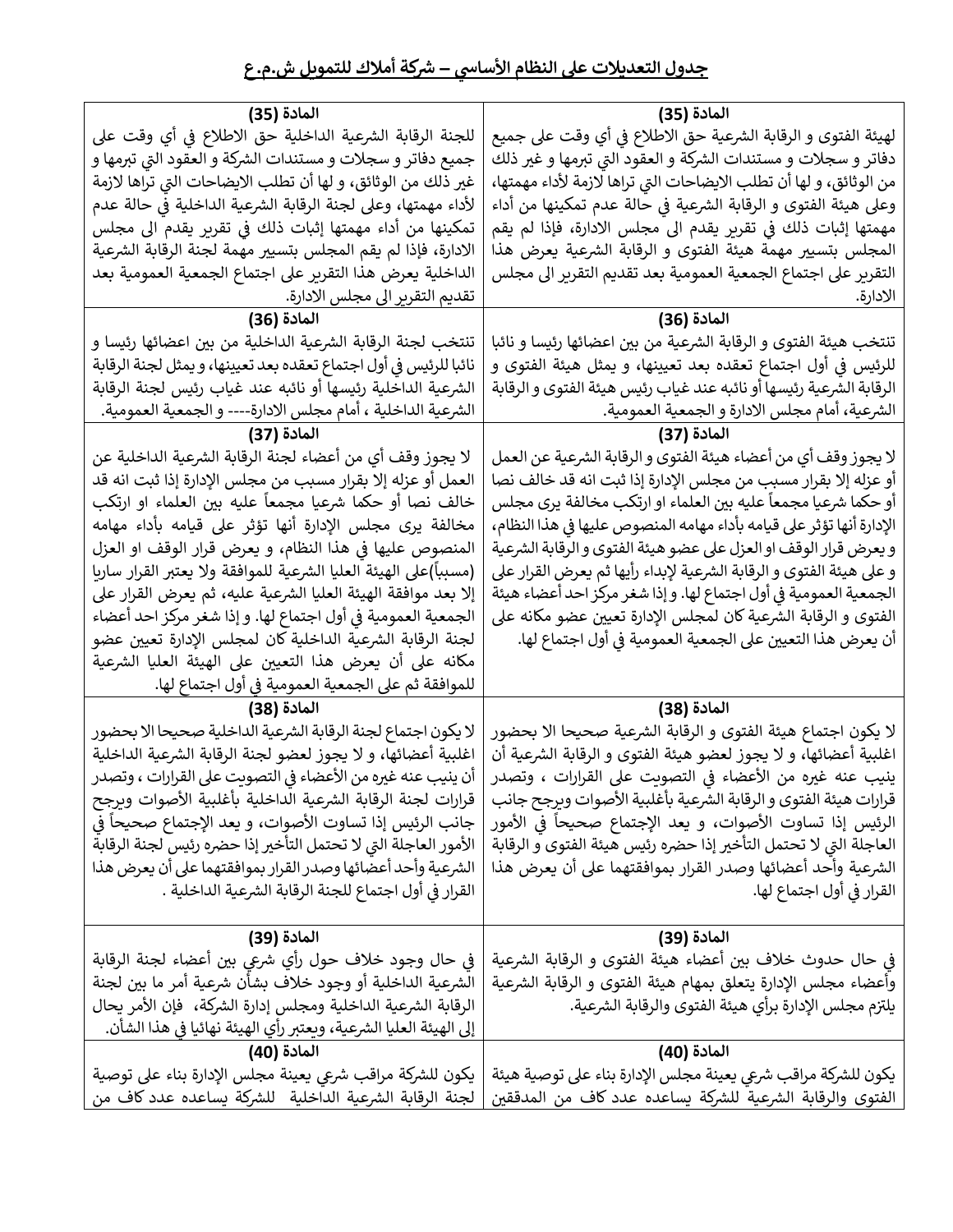|                                                          | الشرعين ويتولى المراقب الشرعى مراجعة وتدقيق معاملات الشركة   المدققين الشرعيين ويتولى المراقب الشرعي مراجعة وتدقيق             |
|----------------------------------------------------------|--------------------------------------------------------------------------------------------------------------------------------|
|                                                          | للتأكد من موافقتها لأحكام الشريعة الإسلامية وفتاوى وقرارت هيئة   معاملات الشركة للتأكد من موافقتها لأحكام الشريعة الإسلامية    |
|                                                          | الفتوى و الرقابة الشرعية ، ويرفع المراقب الشرعي تقارير الرقابة   وفتاوى وقرارت لجنة الرقابة الشرعية، ويرفع المراقب الشرعي      |
|                                                          | والتدقيق التي قام بها إلى هيئة الفتوى و الرقابة الشرعية لإتخاذ   تقارير الرقابة والتدقيق التي قام بها إلى لجنة الرقابة الشرعية |
| الداخلية لإتخاذ القرارت المناسبة بشأنها  وإلى مجلس إدارة | القرارت المناسبة بشأنها.                                                                                                       |
| الشركة.                                                  |                                                                                                                                |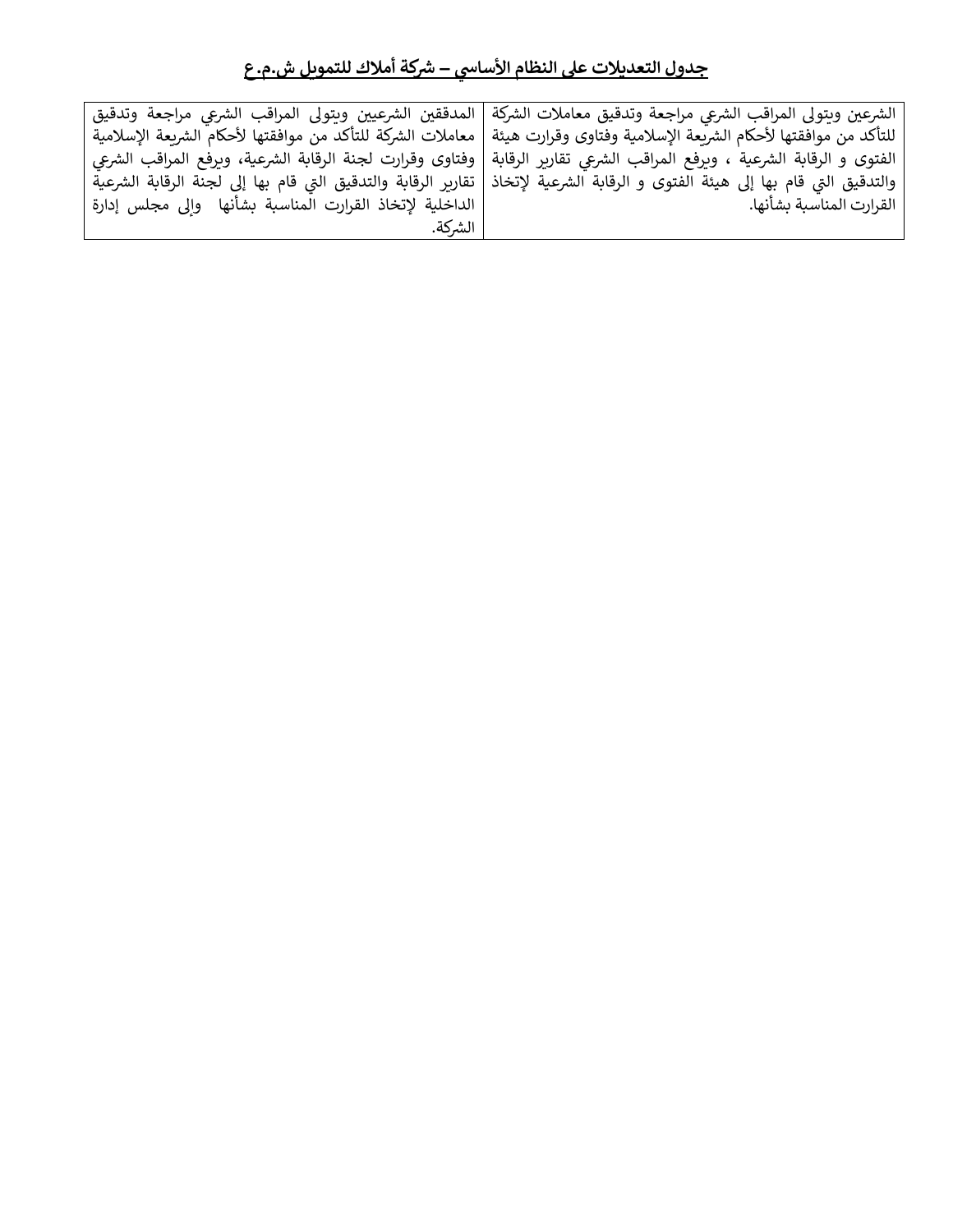| المادة رقم (42)                                                    | المادة رقم (42)                                                   |  |
|--------------------------------------------------------------------|-------------------------------------------------------------------|--|
| توجه الدعوة إلى المساهمين لحضور اجتماعات الجمعية                   | توجه الدعوة إلى المساهمين لحضور اجتماعات الجمعية العمومية         |  |
| العمومية باعلان في صحيفتين يوميتين محليتين تصدر إحداهما            | بإعلان في صحيفتين يوميتين محليتين تصدر إحداهما على الأقل          |  |
| على الأقل باللغة العربية وبكتب مسجلة، أو من خلال ارسال             | باللغة العربية وبكتب مسجلة، أو وفقأ لطريقة الإخطار التي تحددها    |  |
| رسائل نصية هاتفية والبريد الإلكترونى "إن وجد"،أو وفقأ لطريقة       | الهيئة في هذا الشأن، وذلك قبل الموعد المحدد للاجتماع بخمسة        |  |
| الإخطار التي تحددها الهيئة في هذا الشأن، وذلك قبل الموعد           | عشر يوما على الأقل، وذلك بعد الحصول على موافقة الهيئة. ويجب       |  |
| المحدد للاجتماع بخمسة عشر يوما على الأقل، وذلك بعد                 | أن تتضمن الدعوة جدول أعمال ذلك الاجتماع وترسل صورة من أوراق       |  |
| الحصول على موافقة الهيئة. ويجب أن تتضمن الدعوة جدول                | الدعوة إلى الهيئة والسلطة المختصة ولمصرف الإمارات المركزي.        |  |
| أعمال ذلك الاجتماع وترسل صورة من أوراق الدعوة إلى الهيئة           |                                                                   |  |
| والسلطة المختصة ولمصرف الإمارات المركزي قبل النشر .                |                                                                   |  |
| المادة رقم (49)                                                    | المادة رقم (49)                                                   |  |
| يكون التصويت في الجمعية العمومية بالطريقة التي يعينها رئيس         | يكون التصويت في الجمعية العمومية بالطريقة التي يعينها رئيس        |  |
| الجمعية إلا إذا قررت الجمعية العمومية طريقة معينة للتصويت و يكون   | الجمعية إلا إذا قررت الجمعية العمومية طريقة معينة للتصويت. و      |  |
| لكل مساهم في الشركة عدد من الأصوات يساوي عدد الأسهم التي           | إذا تعلق الأمر بانتخاب أعضاء مجلس الإدارة أو بعزلهم أو بمساءلتهم، |  |
| يملكها. و إذا تعلق الأمر بانتخاب أعضاء مجلس الإدارة أو بعزلهم أو   | ّ فان ذلك يكون بالتصويت السري التراكمي.                           |  |
| بمساءلتهم،  فان ذلك يكون بالتصويت السري التراكمي.                  |                                                                   |  |
| ومع مراعاة أحكام المادة ( 183 ) من قانون الشركات، يجوز للمساهم     |                                                                   |  |
| التصويت الالكتروني باجتماعات الجمعية العمومية للشركة وفقأ للآلية   |                                                                   |  |
| المتبعة لدى السوق المدرجة فيه أسهم الشركة والمعتمدة من الهيئة      |                                                                   |  |
| وبشترط في هذه الحالة ما يلي:                                       |                                                                   |  |
| أ.  توقيع إقرار مسبق من المساهم قبل الاجتماع بموافقته الكتابية على |                                                                   |  |
| اتباع آلية التصويت الالكتروني وإثبات حضوره الاجتماع وعلمه التام    |                                                                   |  |
| بكيفية استخدام هذه الآلية وما سيترتب على ذلك من قصر تصويته         |                                                                   |  |
| الالكتروني على بنود جدول أعمال الجمعية العمومية قبل بداية          |                                                                   |  |
| الاجتماع وعدم تمكنه من مناقشة بنود جدول الاعمال أو التصويت         |                                                                   |  |
| في حال إدراج بنود جديدة بجدول أعمال الجمعية العمومية والتزامه      |                                                                   |  |
| بكافة الضوابط الصادرة عن السوق بهذا الشأن.                         |                                                                   |  |
| ب. أن يوضح رئيس الاجتماع عدد الاسهم المشاركة بالاجتماع من خلال     |                                                                   |  |
| التصويت الالكتروني والذي تم إثبات حضورهم بسجل المساهمين            |                                                                   |  |
| عند الاعلان عن اكتمال النصاب القانوني المقرر لانعقاد الاجتماع.     |                                                                   |  |
| جـ. أن يوضح جامع الاصوات عند التصويت على قرارات الجمعية            |                                                                   |  |
| العمومية عدد الاصوات المشاركة من خلال التصويت الالكتروني على       |                                                                   |  |
| كل قرار من قرارات الجمعية العمومية.                                |                                                                   |  |
| د. أية متطلبات أخرى تحددها الهيئة.                                 |                                                                   |  |
|                                                                    |                                                                   |  |
|                                                                    |                                                                   |  |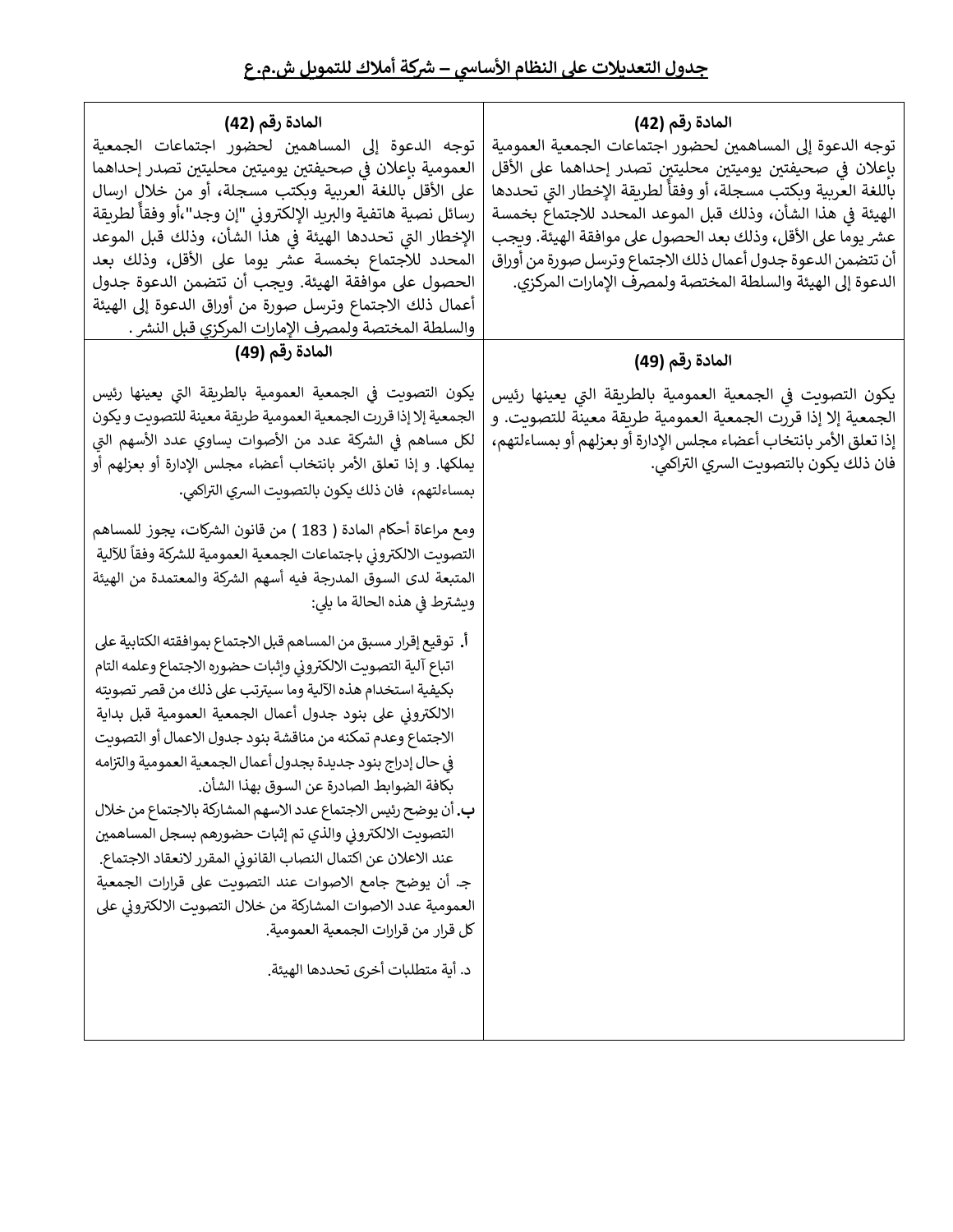| إلغاء المادة (64) بكاملها                                            | صندوق الزكاة والقرض الحسن                                               |
|----------------------------------------------------------------------|-------------------------------------------------------------------------|
|                                                                      | المادة (64)                                                             |
|                                                                      | أ. تنشئ الشركة صندوقاً للزكاة، ويضع مجلس الإدارة لائحة لتنظيم           |
|                                                                      | العمل ۖ في هذا الصندوق، وبعين لإدارته لجنة من ثلاثة أعضاء.              |
|                                                                      | ب. يكون للصندوق حساب مستقل عن بقية حسابات الشركة                        |
|                                                                      | وحسابات المضاربة، تودع فيه زكاة الشركة المستحقة، حسب ما تقرره           |
|                                                                      | هيئة الفتوى والرقابة الشرعية، ، ويتم الصرف من الصندوق بقرار من          |
|                                                                      | اللجنة وفق أحكام الشربعة الإسلامية.                                     |
|                                                                      | ت. توضع أموال الصندوق في حساب استثماري باسم الصندوق لحين                |
|                                                                      | صرفها لمستحقيها ويحول منه إلى حساب جار للصرف منه حسب                    |
|                                                                      | الحاجة.                                                                 |
|                                                                      | ث. تنشئ الشركة صندوق للقرض الحسن، و يضع مجلس الإدارة                    |
|                                                                      | لائحة لتنظيم العمل في هذا الصندوق، و يعين لإدارته لجنة من ثلاثة         |
|                                                                      | أعضاء.                                                                  |
|                                                                      | ج. يكون للصندوق حساب مستقل عن بقية حسابات الشركة و                      |
|                                                                      | حسابات المضاربة ولمجلس الإدارة أن يخصص مبلغاً محدداً                    |
|                                                                      | لصندوق القرض الحسن.                                                     |
|                                                                      | ح. يمنح القرض الحسن للعموم أفراداً أو هيئات دون احتساب أرباح            |
|                                                                      | أو فوائد أو من أي نوع حال كونهم مسلمين محتاجين.  ويتم توثيق             |
|                                                                      | جميع عقود القرض الحسن و أخذ الضمانات اللازمة للوفاء وفقاً               |
|                                                                      | لأحكام الشريعة الإسلامية و القوانين السارية في الدولة.                  |
|                                                                      | خ. تخضع جميع أعمال صندوق القرض الحسن لأعمال تدقيق                       |
|                                                                      | ِ المحاسبين و الرقابة المالية و الشرعيَّة.                              |
|                                                                      | د. يجوز لمجلس الإدارة إعفاء المدينين المعسربن من سداد كامل أو           |
|                                                                      | رصيد مبلغ  القرض الحسن حال ثبوت إعسارهم.                                |
|                                                                      |                                                                         |
|                                                                      |                                                                         |
|                                                                      |                                                                         |
|                                                                      |                                                                         |
|                                                                      |                                                                         |
| المادة (69)                                                          | المادة (69)                                                             |
| في حال مخالفة أي من الأحكام الواردة في هذا النظام للأحكام الواردة في | يسري على الشركة قانون الشركات التجارية والقرارات المنفذة لأحكامه ويعتبر |
| المرسوم بقانون اتحادي رقم 14 لسنة 2018 في شأن المصرف المركزي         | جزءاً لا يتجزأ من النظام الأساسي للشركة ومكملاً له                      |
| وتنظيم المنشآت والأنشطة المالية ، أو القانون الاتحادي رقم 2 لسنة     |                                                                         |
| 2015 بشأن الشركات التجارية وتعديلاته  أو أي من اللوائح أو الأنظمة    |                                                                         |
| أو القرارات أو التعاميم الصادرة تطبيقا لأي منهما  ، فإن أحكام تلك    |                                                                         |
| القوانين والأنظمة واللوائح و القرارات والتعاميم هي التي تطبق وتسري   |                                                                         |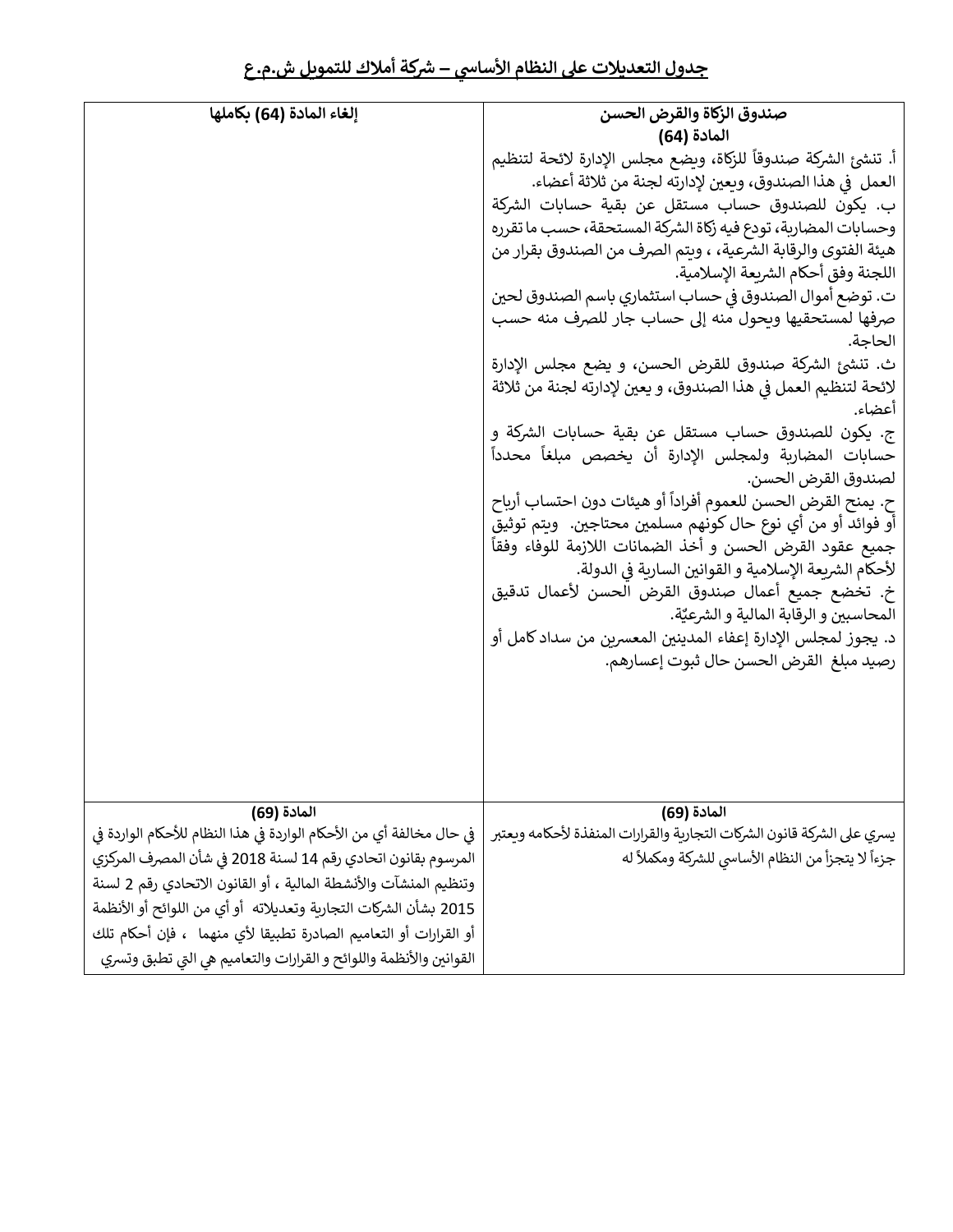دليل المستخدم لحضور الجمعية العمومية عن بعد

## حضور اجتماع الجمعية العمومية عن بعد

تنظيم الجمعية العمومية عن بعد يمنحك الفرصة لحضور الجمعية والشاركة باستخدام هاتفك الذكي او جهازك اللوحي او الكمبيوتر. كما يمكنك متابعة البث الحي والمباشر لجريات اجتماع الجمعية العمومية وطرح الاسئلة والتصويت بشكل فوري ومباشر. حتى تتمكن من الدخول ستحتاج الى أحد الخياريين التاليين:

قم بتنزيل تطبيق LUMI AGM من متجر ابل ستور او غوغل بلاي



قم بزيارة الموقع التالي، http: / /web.lumiagm.com من جهازك الذكي، الجهاز اللوحي او جهاز الكمبيوتر الخاص بك. ستحتاج الى الاصدار الاحدث من Edge and Firefox ،11 Chrome، Safari، Internet Explorer

> الرمز التعريضي لاجتماع الجمعية العمومية : XXXXXXXXXXXXX للدخول الى التطبيق ينبغي عليك ادخال اسم المستخدم وكلمة الرور سيتم ارسال اسم المستخدم وكلمة الرور الى رقم الهاتف التحرك الذي ادخلته في صفحة التسجيل



## استخدام تطبيق الجمعية العمومية عن بعد

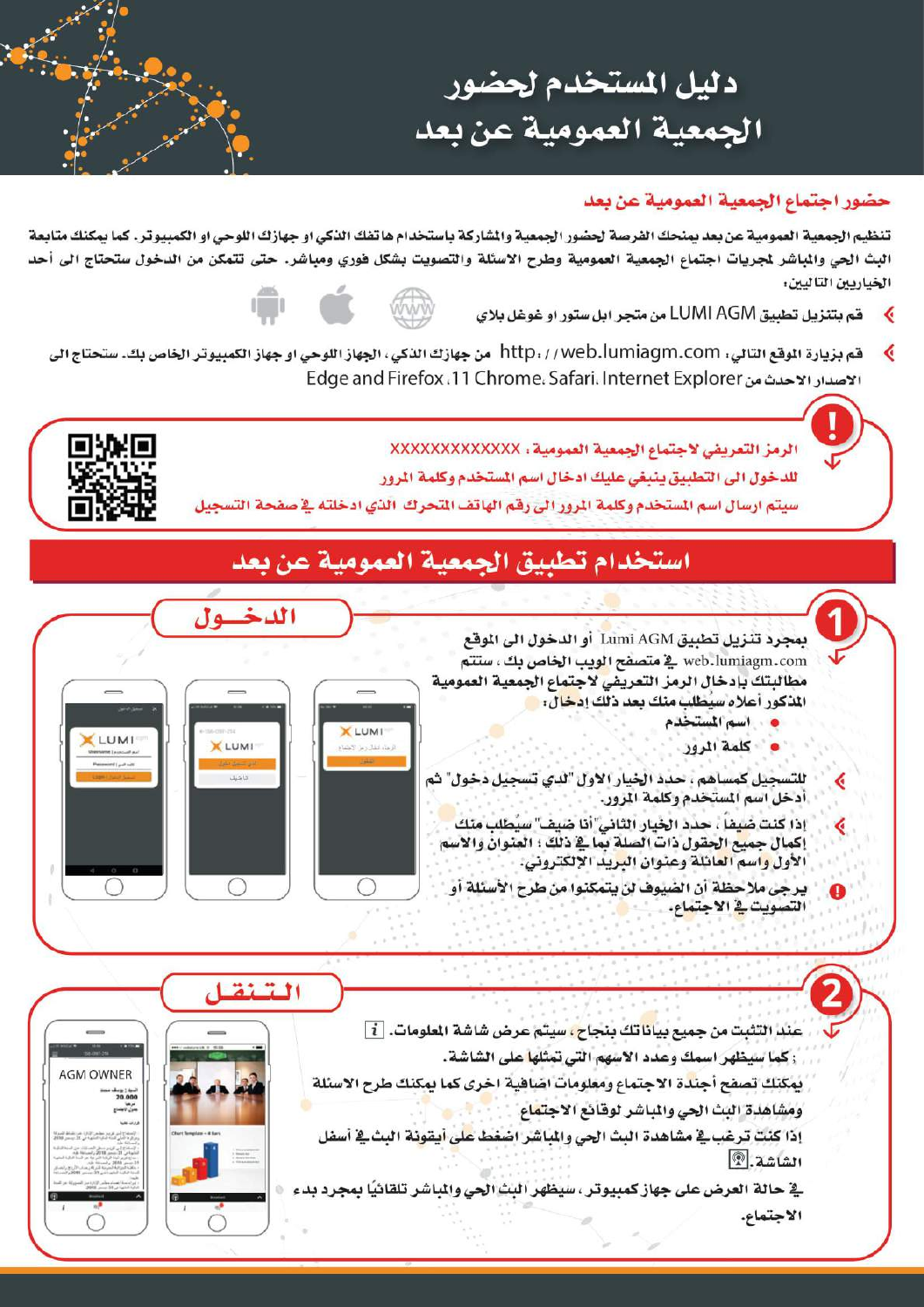# دليل المستخدم لحضور الجمعية العمومية عن بعد



- **﴾ للمساهم او الوكيل المين الحق في طرح الاسئلة والنقاش خلال فترة** انعقاد الاجتماع من خلال شريط الحادثة المدمج في التطبيق.
	- ﴾ إذا كنت ترغب في طرح سؤال ، فحدد رمز الراسلة . [11]
	- » يمكن إرسال الاسئلة والاستفسارات في أي وقت خلال فترة انعقاد الاجتماع وارسالها الى رئيس مجلس الادارة.
- ﴾ لارسال رسالة قم بكتابتها في مربع الحادثة أسفل الشاشة. عند الانتهاء من الكتابة انقر فوق زر الأرسال. يتم مراجعة محتوى الرسائل لتجنب تكرارها وازالة او حذف اي رسائل غبر لانقة.
	- <mark>). بعد التاكد م</mark>ن ملائمة الحادثة يتم ارسالها مباشرة الى رئيس مجلس الأدارة للأجابة عليها.